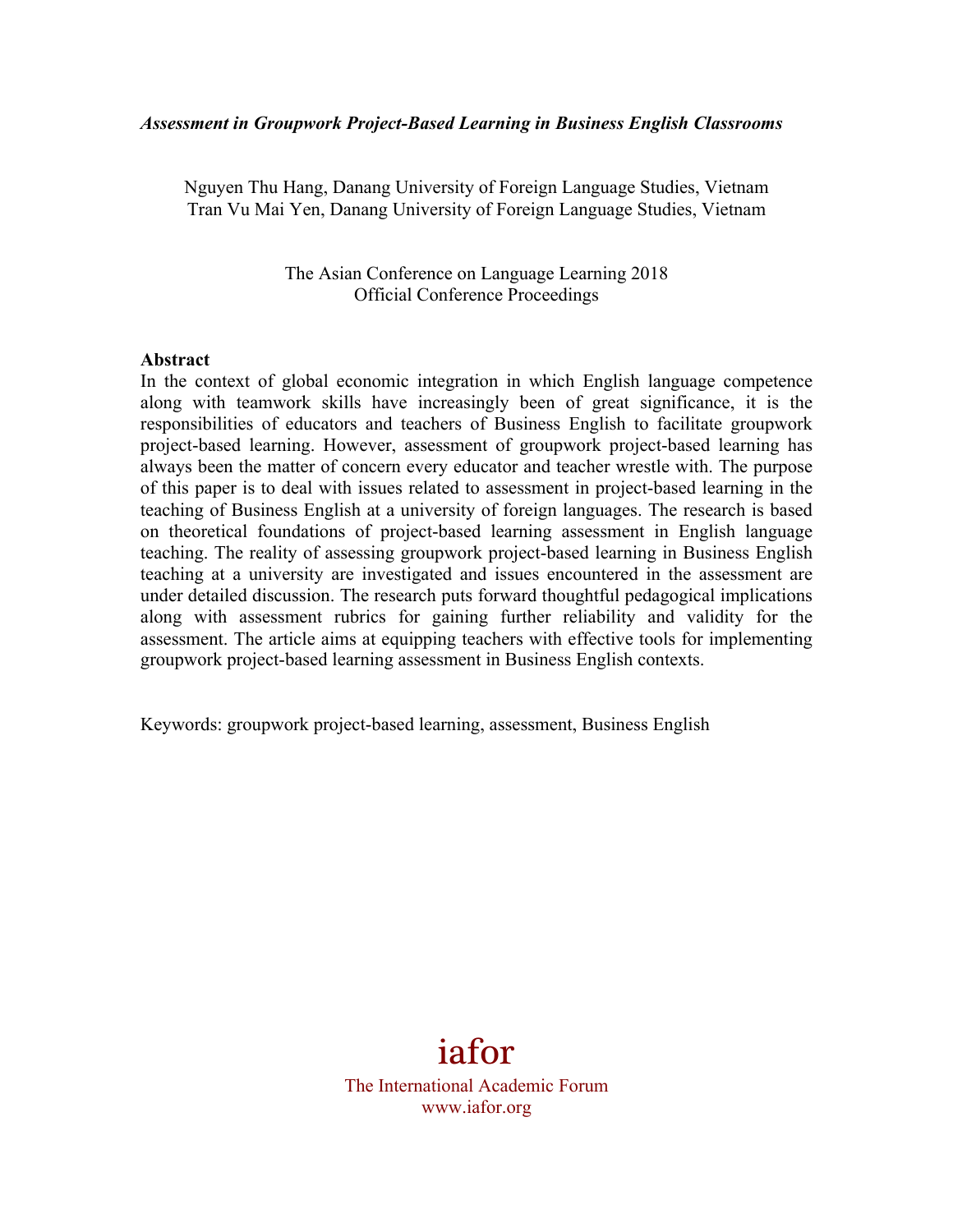#### **Introduction**

In the context of globalization, the application of project-based learning (PBL), has been supported by a great number of scholars all over the world. Project-based learning (PBL) is a model that organizes learning around projects which are complex tasks, based on challenging questions or problems, involving students in design, problem-solving, decision making, or investigative activities (Thomas, 2000).

PBL, within the context of Danang University of Foreign Language Studies, has been incorporated in the curriculum of Business English, in which students are to carry out group projects as mid-term assessment, along with regular participation/attendance check and end-of-term exams. However, the assessment of students` projects has always been the subject of concern among lecturers of Business English at the university. This study, as a result, aims at investigating the current situations of assessment of group projects in Business English courses and the study's objective is thus to contribute to lecturers' efforts in innovating the assessment systems at Danang university of Foreign Language Studies.

#### **Previous research**

Previous research in the field of assessment of group work confirms that teachers face difficulties in assessing students' knowledge and proficiency in a group work (Gillies and Boyle, 2010; Postholm, 2008; Webb, 1997). Teachers (Ross and Rolheiser, 2003) and students (Forslund Frykedal, 2008; Hammar Chiriac and Granström, 2009) are unsure of what should be assessed and how assessment can be carried out, but also of whether the assessments are directed towards the individuals or the groups.

In a study by Gillies and Boyle (2010) teachers revealed that they carried out more informal than formal assessments, which was achieved by walking around and observing the groups, evaluating the groups' presentations of their work and implementing an individual assessment after the completed group work.

However, with a different perspective, Johnson and Johnson (2004) suggested that a collectively produced assignment should not be assessed individually as it creates competition among students, in contrast to group assessment, which creates collaboration among group members.

# **Theoretical Framework**

PBL which can develop students' soft skills, critical thinking and language competence, has been supported by a great number of scholars all over the world. According to Sawamura (2010), in Project-Based Learning (PBL), students will work on a project using the target language for language learning. PBL can motivate the students and create positive environment, communication and cooperation as they develop language, content and thinking skills.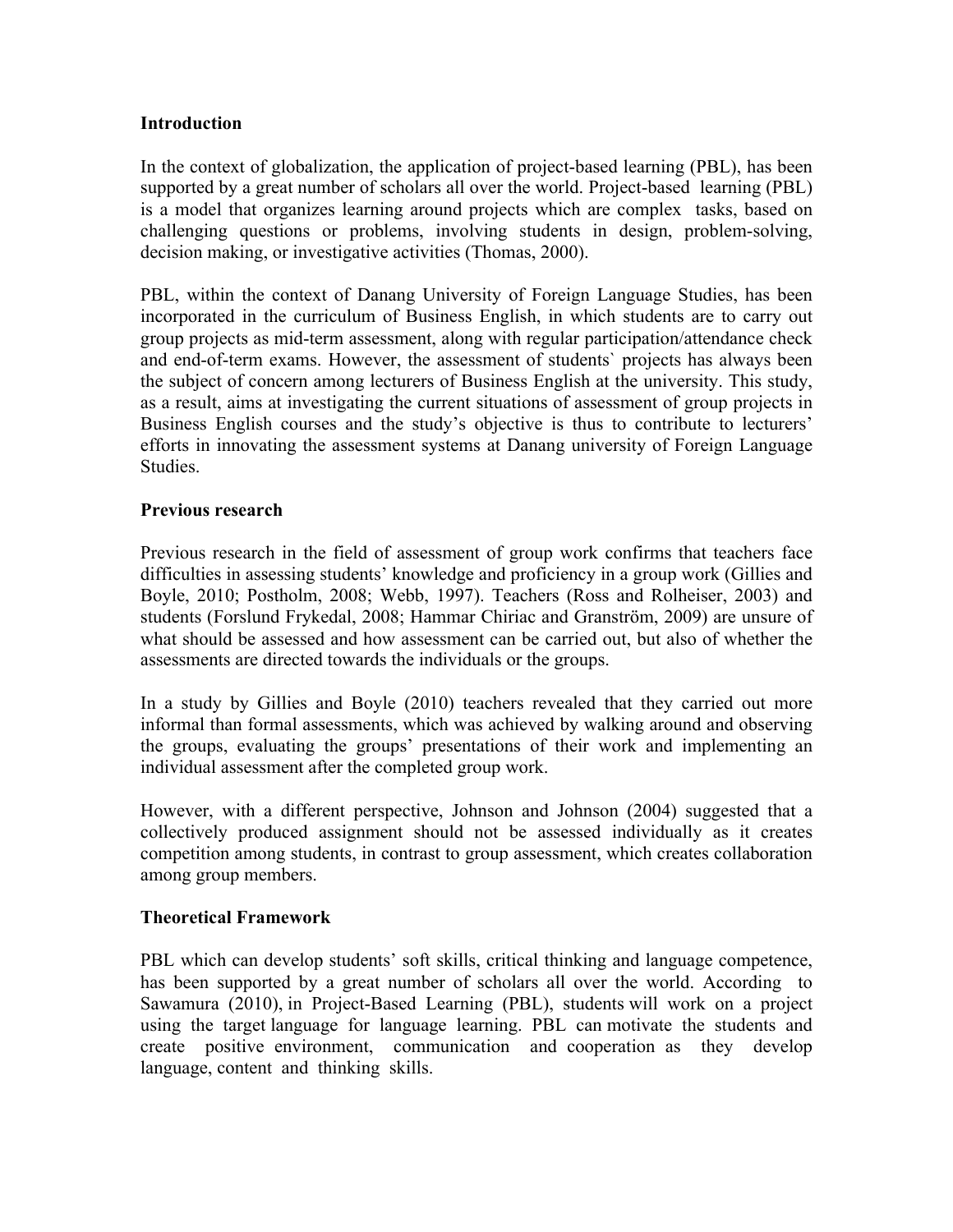In fact, PBL is an innovative model for teaching and learning which focuses on the central concepts and principles of a discipline, involves students in problem-solving investigations and other meaningful tasks, engages learners in exploring important and meaningful questions through a process of investigation and collaboration, discovering new scientific issues and integrating knowledge from different subjects (Barak & Raz 1998; Barak & Doppelt 2000; J. W. Thomas 2000). In addition, students in PBL need to be educated to be independent thinkers and learners (Bell, 2010).

#### **Assessment in PBL**

As growing body of literature has examined assessment in language teaching, assessment is often discussed by the use of concepts such as summative and formative assessment. According to Brown (2004), in summative assessment, the purpose is to establish the student's knowledge and proficiency compared to certain objectives, while formative assessment aims at establishing a student's knowledge and proficiency to give feedback for further development. Additionally, the purpose of formative assessment is to give responses to individuals during the learning process in order to determine the proficiencies and abilities as well as the aspects that need further development (Black, Harrison, Lee, Marshall and William, 2003; Brew, Riley and Walta., 2009).

There is a vast amount of literature on the assessors and assessment format in PBL. Tal, Dori and Lazarowitz (2000), for example, present a multidimensional assessment scheme in a number of ways: Collaborative assessment using external and community experts, teachers, and students. According to Debski (2006), assessment in project classrooms can be done by oneself, peers, and/or the teacher. Through the use of questionnaires, checklists and diaries, students can be directed to increase their awareness of their own language skills.

A more general approach of assessment that teachers of in project classrooms can apply is the principle of triangulation in which multiple forms of assessment are used - multiple formats, multiple units, and multiple assessors (Gonella, 2001), as illustrated by Figure 1 below. Within this principle, multiple formats involve group reports, portfolios, observations, media product, and a physical model. Multiple units refer to selfassessment, group (peer) assessment, and whole class assessment whereas multiple assessors involve lecturers, the TA, and the students.

| <b>Multiple</b><br>formats                                                                    | <b>Multiple units</b>                                                                        | <b>Mulltiple</b><br>assessors                     |
|-----------------------------------------------------------------------------------------------|----------------------------------------------------------------------------------------------|---------------------------------------------------|
| • Reports<br>• Portfolios,<br>• Observations<br>• Media<br>• Product<br>• A physical<br>model | $\bullet$ Self-<br>assessment<br>• Group (peer)<br>assessment<br>• Whole class<br>assessment | • lecturers<br>$\bullet$ the TA<br>• the students |

*Figure 1. Summary of the principle of triangulation by Gonella (2001)*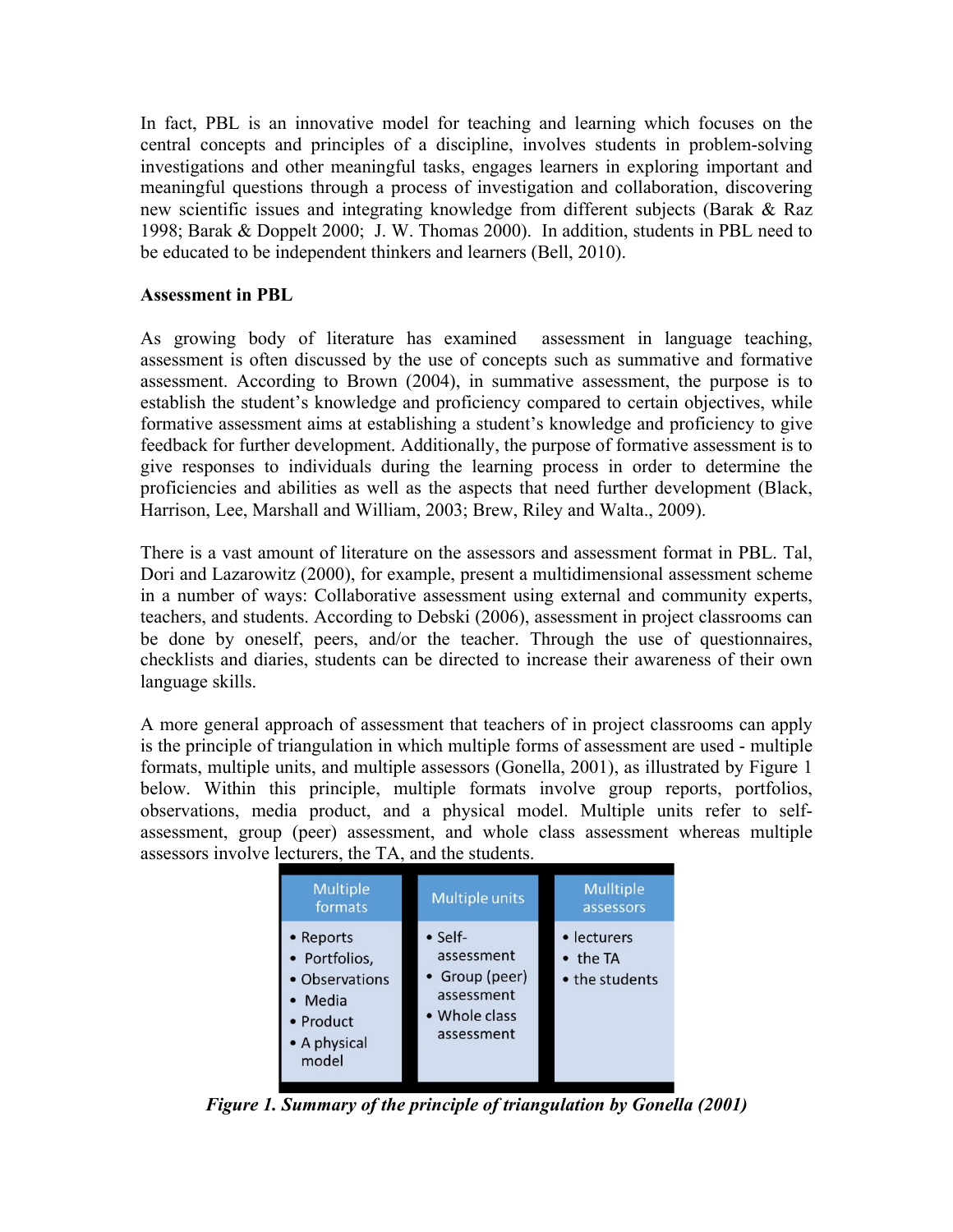#### **Rubrics in assessment**

There is a considerable amount of literature on the benefits that rubrics bring to not only students but also teachers. As marking criteria are concerned, instructional rubrics help teachers teach as well as evaluate student work and rubrics, at their very best, are also teaching tools that support student learning (Andrade 2003).

In addition, according to Schamber & Mahoney  $(2006)$ , it is the concrete characteristics of rubric criteria that provides information for feedback and makes self-assessment easier. Through the use of questionnaires, checklists and diaries, students can be directed to increase their awareness of their own language skills (Debski, 2006). Generally speaking, it can be seen that rubrics offer various benefits within the assessment process. Therefore, in the assessment process, a teacher might begin by determining the desired outcome and then developing a description of student performance or product that would demonstrate the achievement of this goal (Phillip 2002).

Much work on the potential of rubrics in language teaching has been carried out as there are a surprising number of rubrics recommended by a variety of scholars and academic institutions. According to McDonald (2008), he provides several assessment models and rubric forms which are useful as guidance for the students' work during the projects and for their presentations. As supported by the Buck Institute for Education (2016), the 4C major assessment areas in PBL include: Creative/critical thinking, collaboration, communication, and creativity. And the use of rubrics makes assessment on the 4 C's much more simple and objective and can be used for both individual and group grades.

Another typical example of rubrics is VALUE rubrics which were developed for the Essential Learning Outcomes as part of the VALUE initiative in 2010 (Valid Assessment of Learning in Undergraduate Education) of the Association of American Colleges and Universities (AAC&U).

Taking a closer look at VALUE rubrics, the rubric cover some specific dimensions including organization, content, delivery under four scales (Below expectation, needs improvement, satisfactory and exceed expectations).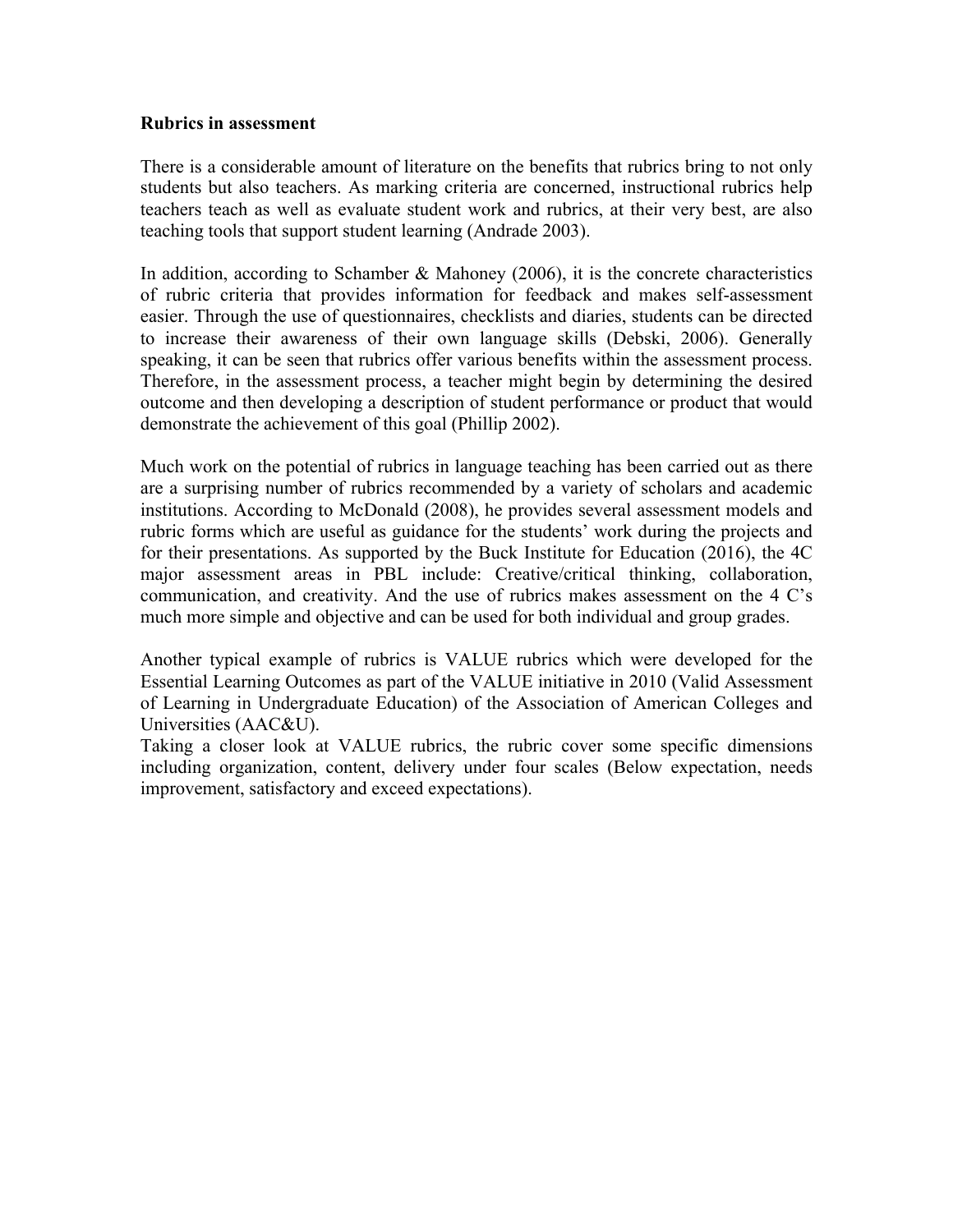|              | <b>Below</b>                                                                                                                        | <b>Needs</b>                                                                                                                                                                              |                                                                                                                                            | <b>Exceeds</b>                                                                                                            |
|--------------|-------------------------------------------------------------------------------------------------------------------------------------|-------------------------------------------------------------------------------------------------------------------------------------------------------------------------------------------|--------------------------------------------------------------------------------------------------------------------------------------------|---------------------------------------------------------------------------------------------------------------------------|
|              | expectation                                                                                                                         | Improvement                                                                                                                                                                               | <b>Satisfactory</b>                                                                                                                        | expectations                                                                                                              |
| Organization | -No apparent<br>organization.<br>-Evidence is not<br>used to support<br>assertions.                                                 | -There is some<br>organization, but<br>the speaker<br>occasionally goes<br>off topic.<br>-Evidence<br>used to support<br>conclusions is<br>weak.                                          | -The presentatio<br>has a focus and<br>provides some<br>reasonable<br>evidence to<br>support<br>conclusions.                               | -The presentation is<br>carefully organized<br>and provides<br>convincing<br>evidence to support<br>conclusions.          |
| Content      | -The content is<br>inaccurate or<br>overly general.<br>-Listeners are<br>unlikely to<br>learn anything<br>or may be<br>misled.      | -The content is<br>sometimes<br>inaccurate or<br>incomplete.<br>-Listeners may learn<br>some isolated facts,<br>but they are<br>unlikely to gain new<br>insights about the<br>topic.      | -The content is<br>generally<br>accurate and<br>reasonably<br>complete.<br>-Listeners may<br>develop a few<br>insights about<br>the topic. | -The content is<br>accurate and<br>comprehensive.<br>-Listeners are likely<br>to gain new<br>insights about the<br>topic. |
| Delivery     | -The speaker<br>appears anxious<br>and<br>uncomfortable<br>and reads notes,<br>rather than<br>speaks.<br>-Listeners are<br>ignored. | -The speaker<br>occasionally<br>appears anxious or<br>uncomfortable, and<br>may occasionally<br>read notes, rather<br>than speak.<br>-Listeners are often<br>ignored or<br>misunderstood. | -The speaker is<br>generally<br>relaxed and<br>comfortable.<br>-Listeners are<br>generally<br>recognized and<br>understood.                | -The speaker is<br>professional,<br>relaxed, and<br>comfortable and<br>interacts effectively<br>with listeners.           |

*Table 1\_VALUE rubrics by Association of American Colleges and Universities (2010)*

# **Assessment of rubrics**

To deal with the evaluation of rubrics in our teaching and learning context, Arter and McTighe (2000, p. 45) describe a "rubric for evaluating the quality of rubrics", which they call a metarubric. This metarubric includes four traits— **content, clarity, practicality, and technical soundness.** Rubrics are evaluated from the perspective of each of these traits using a three-point scale: *3=ready to roll, 2=on its way but needs revision, 1=not ready for prime time.*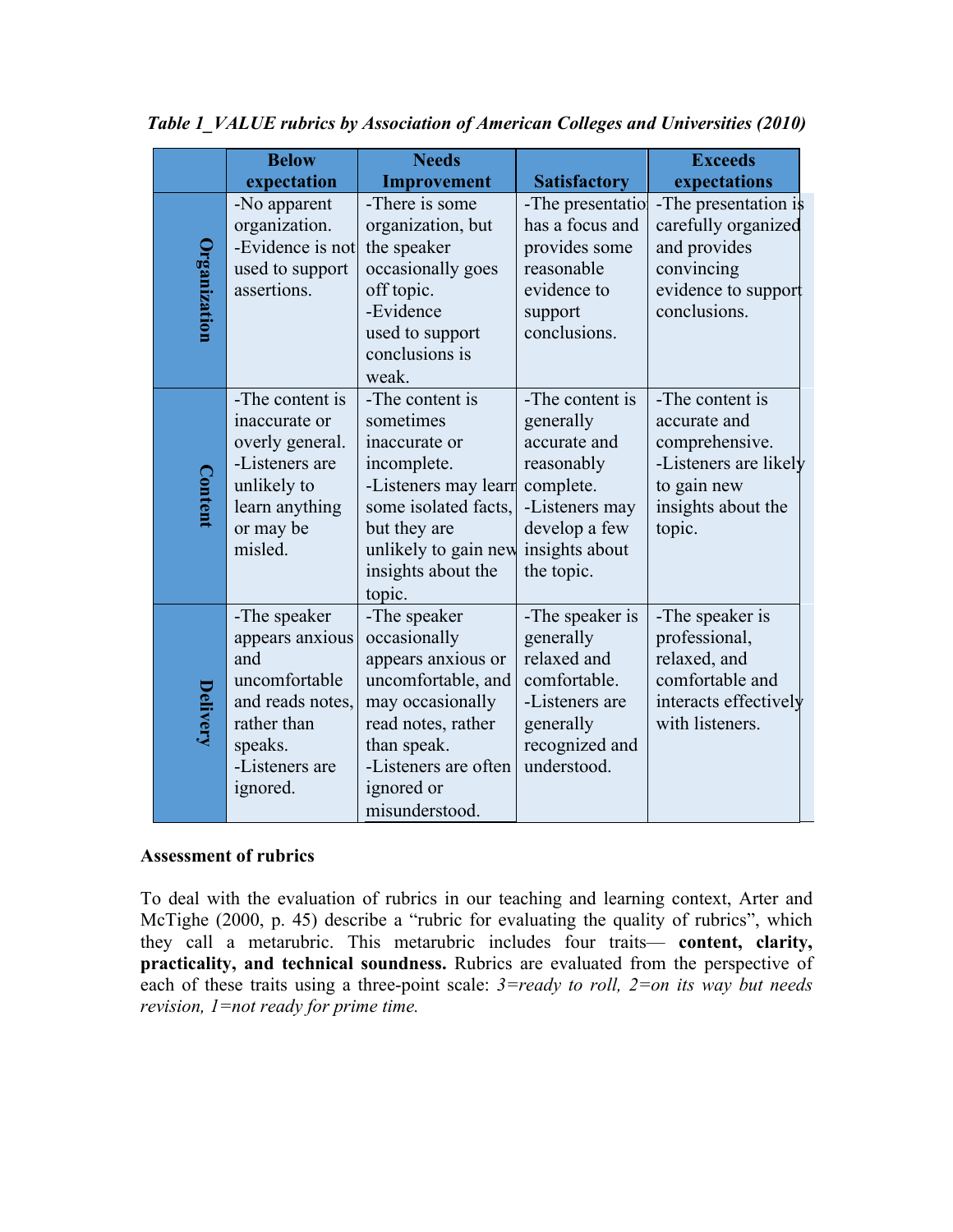|              | 3=ready to roll | needs revision | $2=$ on its way but   1=not ready for<br>prime time |
|--------------|-----------------|----------------|-----------------------------------------------------|
| content      |                 |                |                                                     |
| clarity      |                 |                |                                                     |
| practicality |                 |                |                                                     |
| technical    |                 |                |                                                     |
| soundness    |                 |                |                                                     |

# *Table 2\_ Metarubric by Arter and McTighe (2000)*

#### **The Student Perceptions of Assessment Questionnaire (SPAQ)**

According to Cavanagh, Waldrip, Romanoski, and Dorman (2005), student views of classroom assessment comprises five characteristic elements: congruence with planned learning, authenticity, student consultation, transparency, and accommodation of student diversity. As a result, Cavanagh et al. (2005) developed the Students' Perceptions of Assessment Questionnaire (SPAQ) to inquire about students' perceptions in five dimensions (scales). The validity and reliability of SPAQ were confirmed statically through their study and some other ones. The questionnaire consists of 24 items and the 5 scales of the SPAQ include: **Congruence with Planned Learning, Authenticity of assessment, Student Consultation, Transparency of assessment and Accommodation of Student Diversity.**

# **Research design**

As a mixed methods methodology of qualitative and quantitative data was chosen to achieve the research purpose, two phases of research were carried out from October 2017 to January 2018 at Danang University of Foreign Languages. First, with a view to inquiring students' perceptions of assessment of group projects in BE courses, Students' Perception of Assessment Questionnaire SPAQ by Cavanagh et al. (2005) was adapted and carried out . Since SPAQ was originally designed to measure student perceptions of classroom assessments in science, this researcher has adapted the SPAQ by replacing the word science with Business English projects where appropriate. The questionnaire consists of 24 items under the 5 scales of the SPAQ including: **Congruence with Planned Learning, Authenticity of assessment, Student Consultation, Transparency of assessment and Accommodation of Student Diversity.**

In the first part of the questionnaire, SPAQ questionnaires were carried out among 160 third-year students of Business English in ESP department. Students were provided a thorough explanation on how to rate the questions in the instrument ranging around several five-points Likert scales from 1—5 (strongly disagree to strongly agree). In the second part of the questionnaire, students showed their evaluation of the application of VALUE rubrics into the assessment of BE groups projects.

Then interviews were implemented among 20 lecturers of Business English in the ESP Department. The average teaching experience of the participating teachers range from over 5 years to 22 years of teaching Business English. The interviews focus on the main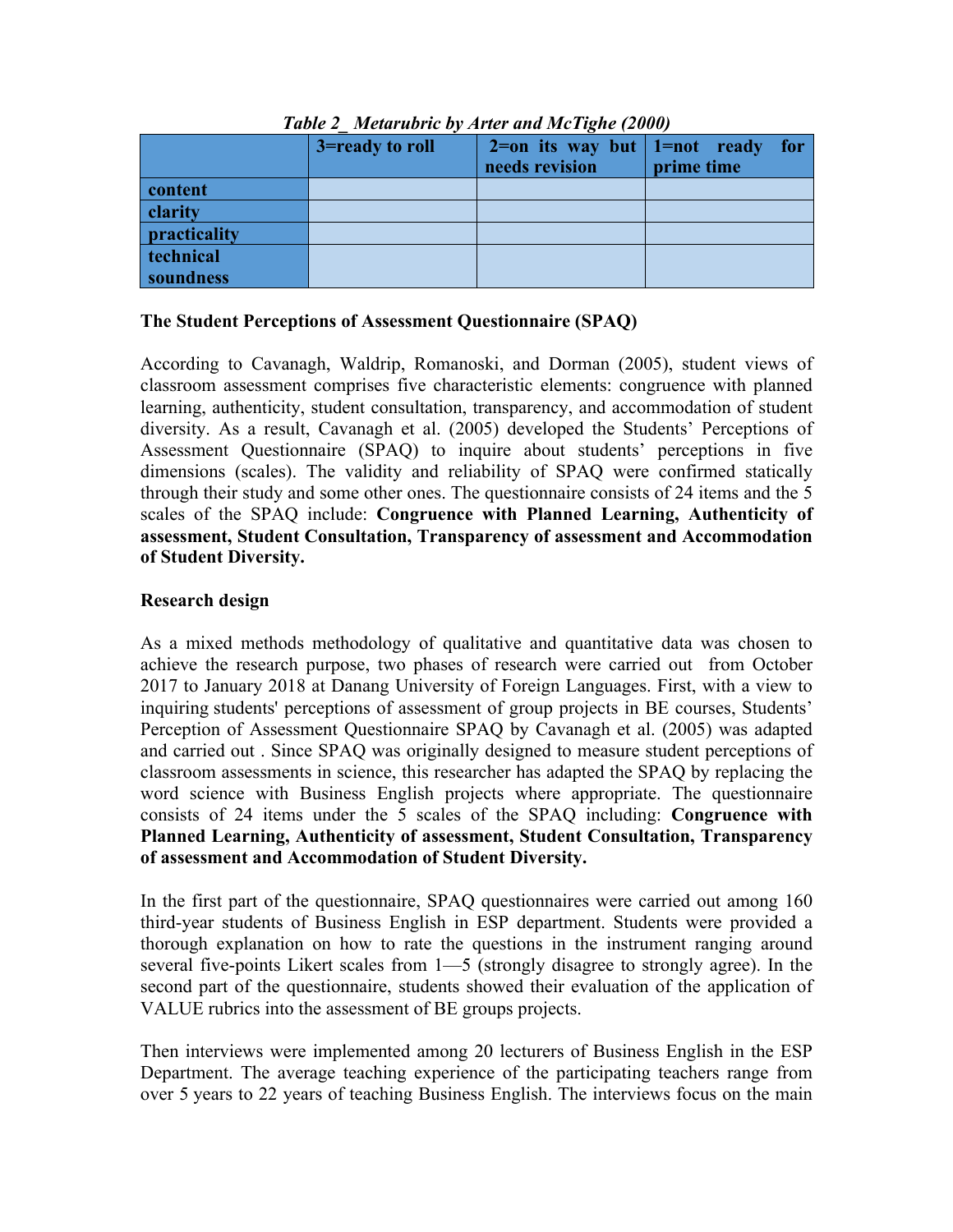themes of assessments including what to assess, how to assess, when to assess, student consultation, transparency of assessment, accommodation of student diversity and recommendations for assessment with a view to gaining a deeper insight into teachers' practices of the assessment of Business English projects.

# **Reliability and validity**

The SPAQ was selected because the validity and reliability of SPAQ were confirmed statically through their study and some others. To be more specific, SPAQ was developed and applied to a sample of 1,000 participants from 40 science classes. Afterwards, Dhindsa, Omar, and Waldrip (2007) carried out SPAQ with 1,028 upper secondary science students in Bruneian upper secondary and found that SPAQ was suitable for assessing students' perceptions on five assessment dimensions as mentioned above.

The data were analyzed in SPSS by counting the frequencies and calculating the percentages of the responses of each item. Scores for each of 24 items for SPAQ questionnaire and the follow-up question were recorded by means of descriptive statistics for each of the five elements.

In terms of the lecturers' interviews, the themes of the interviews along with the correspondingly designed questions were based on the five dimensions in The Student Perceptions of Assessment Questionnaire SPAQ and a systematic review of literature related to project-based learning and groupwork assessment with an aim to gaining various teachers' perceptions of the assessment of Business English projects and their current practices of assessment.

# **Results and discussion**

# **Questionnaire for students**

# **Reliability Statistics**

In order to determine the reliability of the SPAQ in Business English projects as used in this study, Cronbach's alpha was calculated and the reliability coefficient for each item is high ( $\alpha \geq 0.988$ ), which suggests that the SPAQ in Business English projects is reliable.

# *Table 3. Cronbach 's Alpha of SPAQ questionnaires in Business English projects*

| Cronbach 's Alpha | Number of items |  |  |
|-------------------|-----------------|--|--|
| 0 988             |                 |  |  |

Based on data analysis, some research findings were then drawn out. Table 4 illustrates the average mean scores of overall students' responses of 5 dimensions on SPAQ and Table 5 demonstrates average mean scores of students' responses of 24 items on SPAQ.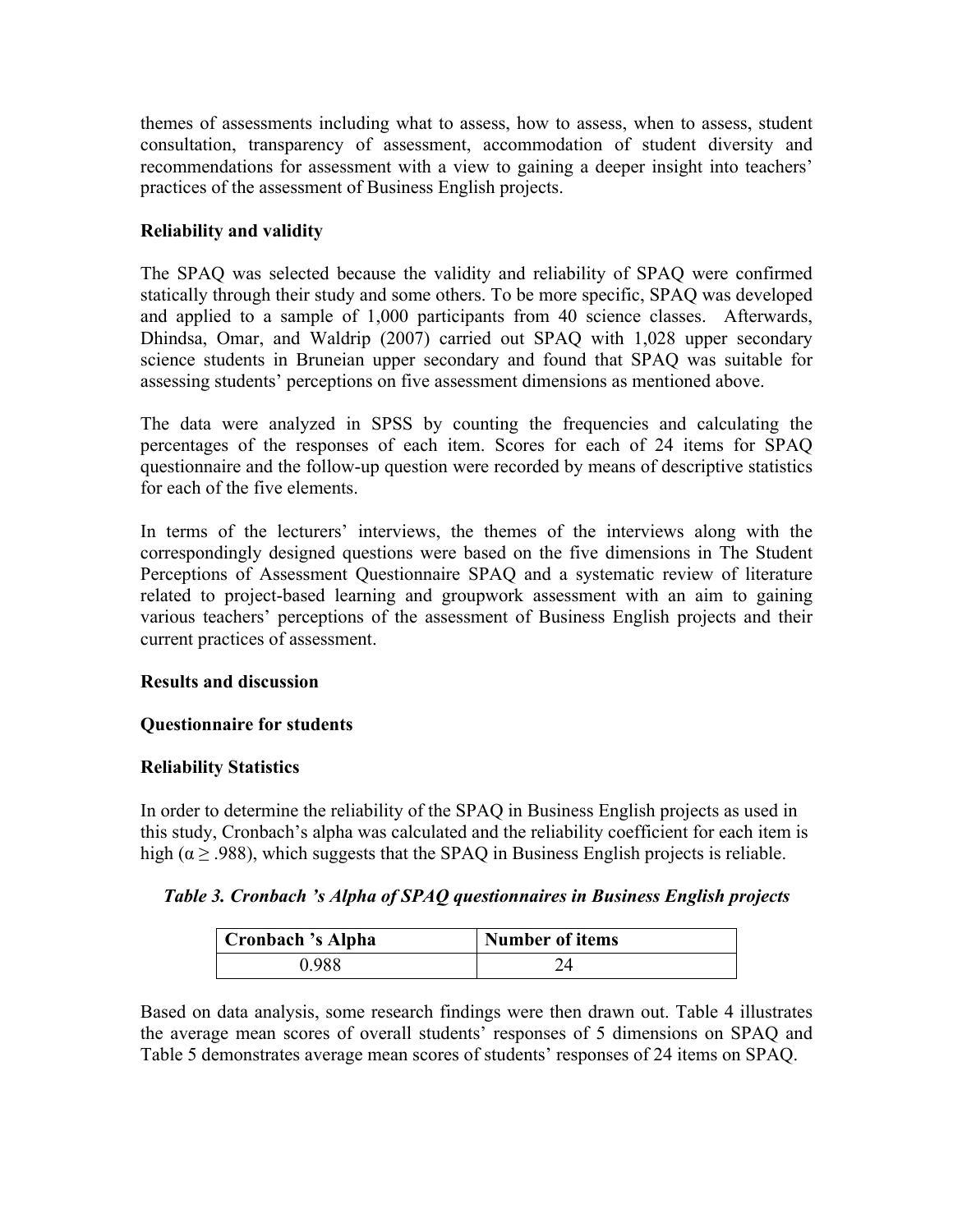| <b>Items on SPAQ Questionnaires</b> | <b>Mean</b> | <b>Std. Deviation</b> |
|-------------------------------------|-------------|-----------------------|
| Congruence with planned learning    | 3.90        | 0.48384               |
| Authenticity/Real-life application  | 3.82        | 0.08218               |
| <b>Student Consultation</b>         | 292         | 1.16763               |
| Transparency                        | 3.72        | 0.22210               |
| <b>Students Capabilities</b>        | 3.16        | 0.12971               |

# *Table 4\_Average mean score of overall students' responses on SP*

# *Table 5\_Average mean score of students' responses of 24 items on SPAQ*

| <b>Items on SPAQ Questionnaires</b>                     | Mi             | Ma             | Mean | Std.     |
|---------------------------------------------------------|----------------|----------------|------|----------|
|                                                         | $\mathsf{n}$   | X              |      | Deviatio |
|                                                         |                |                |      | n        |
| <b>Congruence/Relationship with planned learning</b>    |                |                |      |          |
| 1. My projects in Business English (BE) tests what I    | $\mathbf{1}$   | 5              | 3.06 | 0.56440  |
| memorize.                                               |                |                |      |          |
| 2. My assessment in BE projects test what I             | $\overline{1}$ | 5              | 4.28 | 0.7288   |
| understand.                                             |                |                |      |          |
| 3. My projects are about what I have done in class.     | 1              | 5              | 4.03 | 0.77707  |
| 4. How I am assessed is similar to what I do in class.  | $\overline{1}$ | $\overline{5}$ | 3.93 | 0.71561  |
| 5. I am assessed on what the teacher has taught me.     | $\mathbf{1}$   | $\overline{5}$ | 4.12 | 0.65991  |
| <b>Authenticity/Real-life application</b>               |                |                |      |          |
| 6. I am asked to apply my learning to real life         | $\mathbf{1}$   | 5              | 3.93 | 0.71561  |
| situations.                                             |                |                |      |          |
| 7. My BE projects are useful for everyday life.         | $\mathbf{1}$   | 5              | 3.81 | 1.0298   |
| 8. I find projects are relevant to what I do outside of | $\mathbf{1}$   | $\overline{5}$ | 3.78 | 1.23744  |
| school.                                                 |                |                |      |          |
| 9. Assessment in BE projects tests my ability to apply  | $\mathbf{1}$   | 5              | 3.75 | 1.21814  |
| what I know to real-life problems.                      |                |                |      |          |
| 10. Assessment in BE projects examines my ability to    | $\mathbf{1}$   | 5              | 3.43 | 0.71561  |
| answer every day questions                              |                |                |      |          |
| 11. I can show others that my learning has helped me    | $\mathbf{1}$   | 5              | 4.15 | 0.72332  |
| do things.                                              |                |                |      |          |
| <b>Student Consultation/Information provision</b>       |                |                |      |          |
| 12. I am clear about types of assessment being used.    | $\mathbf{1}$   | 5              | 3.18 | 0.93109  |
| 13. I am aware how my assessment will be marked.        | $\overline{1}$ | $\overline{5}$ | 3.56 | 0.66901  |
| 14. My teacher has explained to me how each type of     | $\mathbf{1}$   | 5              | 3.75 | 1.13592  |
| assessment is to be used.                               |                |                |      |          |
| 15. I can have a say in how I will be assessed in ESP   | $\mathbf{1}$   | 5              | 1.21 | 0.42001  |
| department.                                             |                |                |      |          |
| <b>Transparency/Making things clear</b>                 |                |                |      |          |
| 16. I understand what is needed in in BE projects.      | $\mathbf{1}$   | 5              | 3.93 | 0.91361  |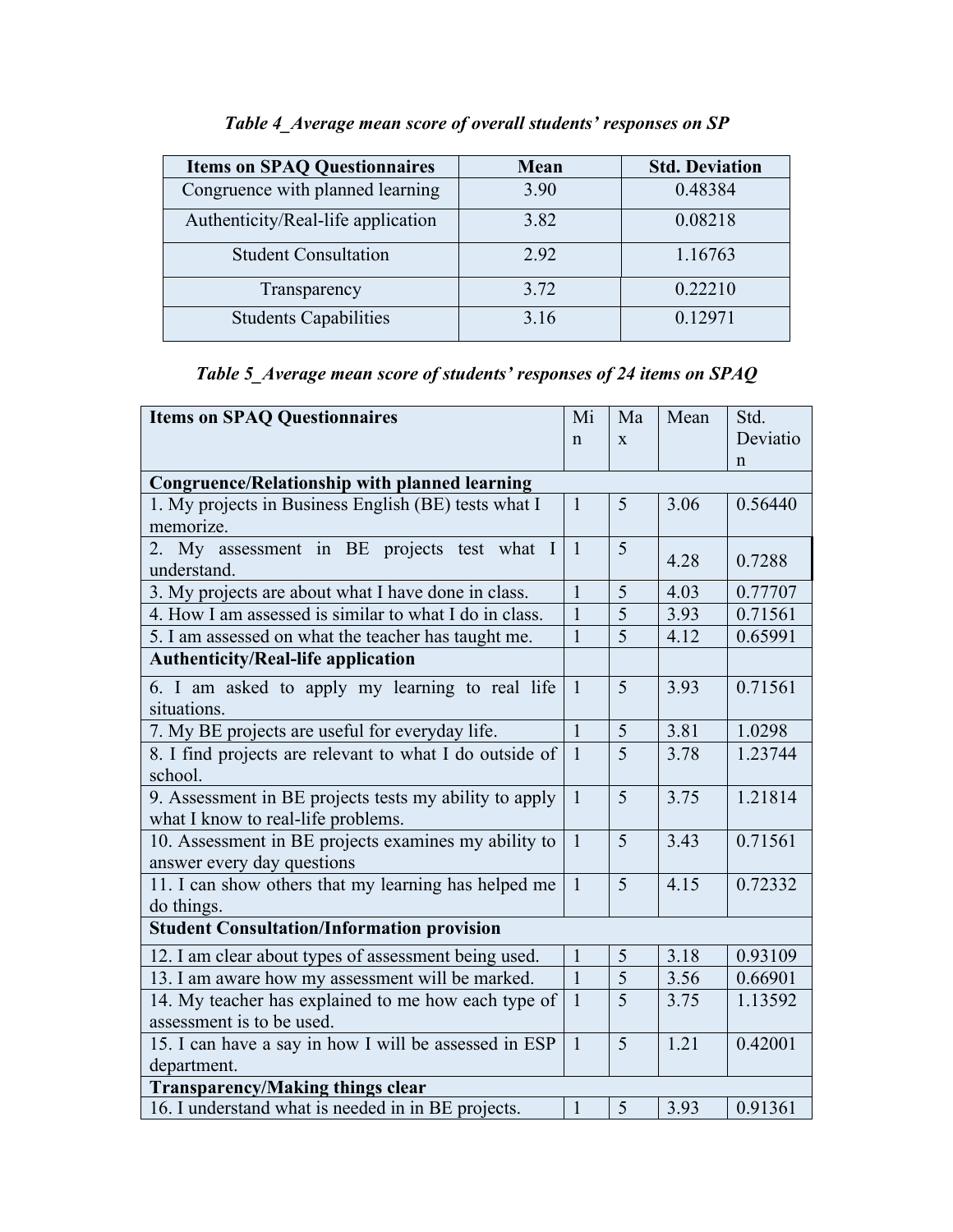| 17. I am told in advance when I am being assessed.    |  |                          | 3.68 | 0.96512 |
|-------------------------------------------------------|--|--------------------------|------|---------|
| 18. I am told in advance on what I am being assessed. |  |                          | 3.62 | 0.65991 |
| 19. I am clear about what my teacher wants in my      |  | 5                        | 3.96 | 0.73985 |
| Business English projects                             |  |                          |      |         |
| 20. I know how BE projects will be marked.            |  | 5                        | 3.43 | 0.87759 |
| <b>Students Capabilities</b>                          |  |                          |      |         |
| 21. I can complete assessment tasks by the given 1    |  | 5                        | 3.31 | 0.93109 |
| time.                                                 |  |                          |      |         |
| 22. I am given a choice of BE projects.               |  | $\overline{\mathcal{L}}$ | 3.15 | 1.05063 |
| 23. I am given BE projects that suit my ability.      |  | $\overline{\mathcal{L}}$ | 3.00 | 0.84242 |
| 24. When I am confused about BE projects, I am        |  | 5                        | 3.21 | 0.90641 |
| given another way to answer it.                       |  |                          |      |         |

Regarding **Congruence with Planned Learning**, it is perceived the highest  $(M = 3.90,$  $SD = 0.48384$ , which demonstrates the correlation between group project assessment with the teaching content. However, the value for item 1 that indicates assessment is used to test what students memorize is the lowest  $M = 3.0$ ,  $SD = 0.56440$  compared to the item 2, item 3 and item 5 with a mean score of over 4. It can be implied fromthe differences that students perceived that group projects test their understanding of Business English rather than rote memorization of knowledge.

In terms of **authenticity** or hands-on application, students perceived the authenticity of group projects the second highest among the four scales (with a mean score of  $3.82$ , SD = 0.08218). This suggests that students see a connection between their assessment of Business English projects and their daily life activities.

What's more, the data reveals that students have marked **Transparency of assessment** the third highest among the five scales  $M = 3.72$ ,  $SD = 0.22210$  with the less variance among mean score of the 5 items of **Transparency of assessment** (M of just over 3.4 for all items). This suggests that students somehow acknowledged the assessment information given in advance together with the clarity of assessment criteria.

Taking the scale **Accommodation of Student Diversity** into consideration, the students perceived this scale with a mean of  $3.16$ ,  $SD = 0.12971$ . The most striking result to emerge from the chart is that **Student Consultation** is perceived the lowest mean score  $(M=2.92, SD = 1.16763)$  in comparison with the other four scales. Responses from students for item 15 ( $M=1.21$ ,  $SD = 0.42001$ ) show that students are fairly negative about whether they can have a say in how they will be assessed in their group projects.

In the second part after SPAQ the questionnaire, the students showed their positive evaluation of the application of VALUE rubrics by ACC&U (2010) in the assessment of BE group projects with 72%, 71%, 78% and 83% of the students supporting that its content, clarity, practicality and technical soundness respectively are Ready to roll. In contrast, only over 20% of the students require further improvement in the four traits and only 0.05% hold the view that the content of VALUE rubric is not ready for use (as shown in figure 2)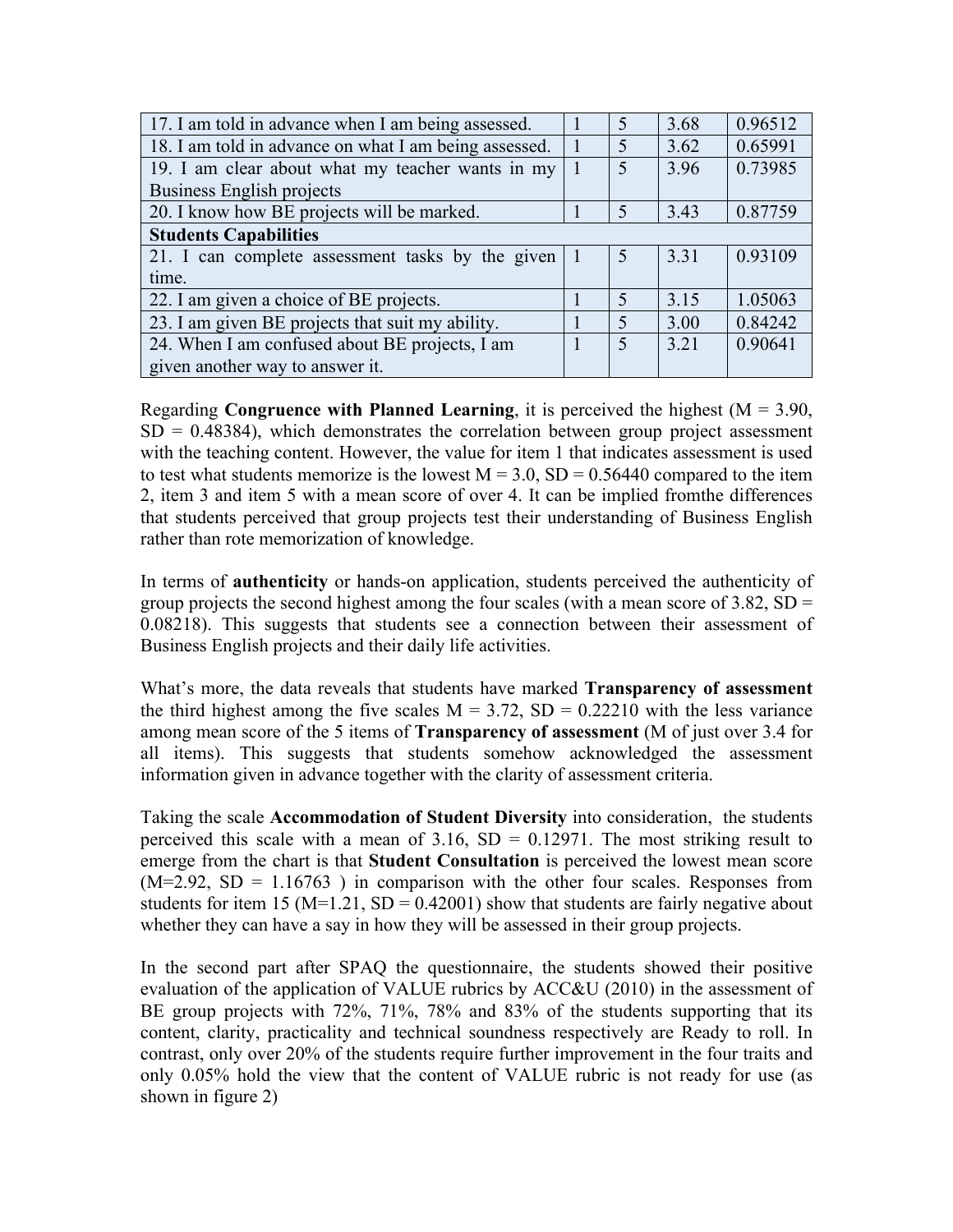

*Figure 2\_ Students' evaluation of the application of VALUE rubric*

# **Interviews for teachers**

#### **What to assess**

All of the interviewed lectures reported that the assessment in Business English projects are relevant to the students' learning content as the projects are under the Business English themes that are covered in their Business English textbooks. Moreover, the training of presentation skills are also integrated in the syllabus.

(D) "*The various themes of Business English in the textbooks are brought into detailed discussion, through which students can get an insight into the themes. It is under these themes that students are to carry out various projects to find out solutions to some handson business situations."*

According to findings of interviews, most of the lecturers agreed that the Business English projects require a variety of knowledge and skills. They maintained that apart from background knowledge and language competence, a set of various skills including presentation skills, teamwork skills and critical thinking skills are of great importance,

These points are consistent with lecturers' reveals which indicated that the assessment methods of Business English projects are in line with the requirements of contemporary companies as the university carries out regular surveys among these companies to investigate the real-life application of the teaching and learning objectives at the universities. Students' awareness of what they are learning in class will enhance their willingness in investing time and energy in the learning process (Brookhart & Bronowicz, 2003; McMillan, 2000).

Regarding assessmen formats, the lectures reported their different options from their experience. A large number of the interviewed lecturers base on group performance of oral presentations whereas only two lecturers rely on group performance of oral presentations, their portfolios and their written reports. One teacher maintained: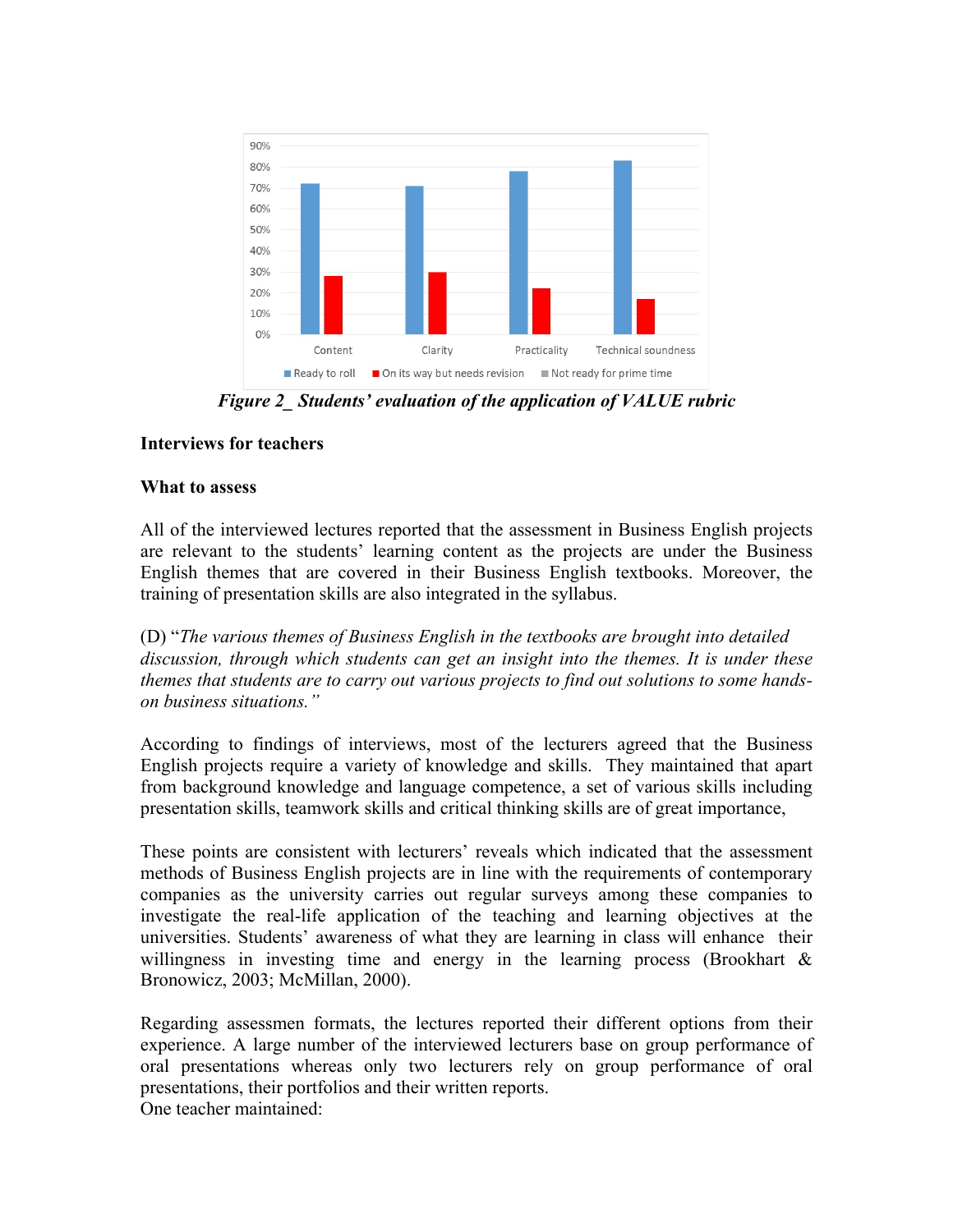(B) "*In my Business English classes, besides oral group presentations in classes and students' portfolios, each group has to hand in their written reports, in which they cover theoretical foundation and their solutions to the problems within the projects. Additionally, an overview of the contributions of each member into the project is also demonstrated in the reports, which also influence the final marks of these group members."*

However, one female lecturer was in favor of the assessment of five multiple sources, stating that:

"G" "*In order to gain a comprehensive picture of assessment, I base my assessment on multiple sources including physical model, group presentation, meetings with the course staff, group reports, and personal (reflective) reports, each of which account for 20% of the total marks.*

It can be seen that this practice is supported by the principle of triangulation by Gonella (2001) which is in favor of assessment of multiple formats.

#### **How to assess**

In the interviews, the majority of lectures revealed that the alternative forms they utilized included teachers' assessment and peer-assessment while only five lecturers reported their use of a combination of teachers' assessment, peer-assessment and self-assessment .However, some lecturers pointed out some drawbacks concerning those methods of assessment including subjectivity in assessment, lack of assessment competence and some interferences such as students' biases and students' relationship. A female lecturer revealed:

(C) *"Peer-assessment can be subjective as it can be affected by students emotions and biases. Moreover, students may not have sufficient capabilities for assessment"*

This remark correlate favorably with the points by Brew et al. (2009) who stated that peer assessment could create strain among students. However, peer assessment, in their opinions, can enhance self-confidence and independence among students.

In terms of the distribution of marks among group members, the findings from teachers' interviews indicated that the distribution of marks can be decided upon many criteria, which paves the way for a variety of possibilities. Some teachers shared the experience of how Business English projects are marked:

(F) "*All group members can enjoy the same basic marks for their presentations and these marks can then be modified in the way that is agreed upon by all group members. According to group consensus, all group members can enjoy the same marks for their projects. Alternatively, their marks can be varied with some more percentages added to members with higher degree of contribution and participation in the projects, as agreed by the groups."*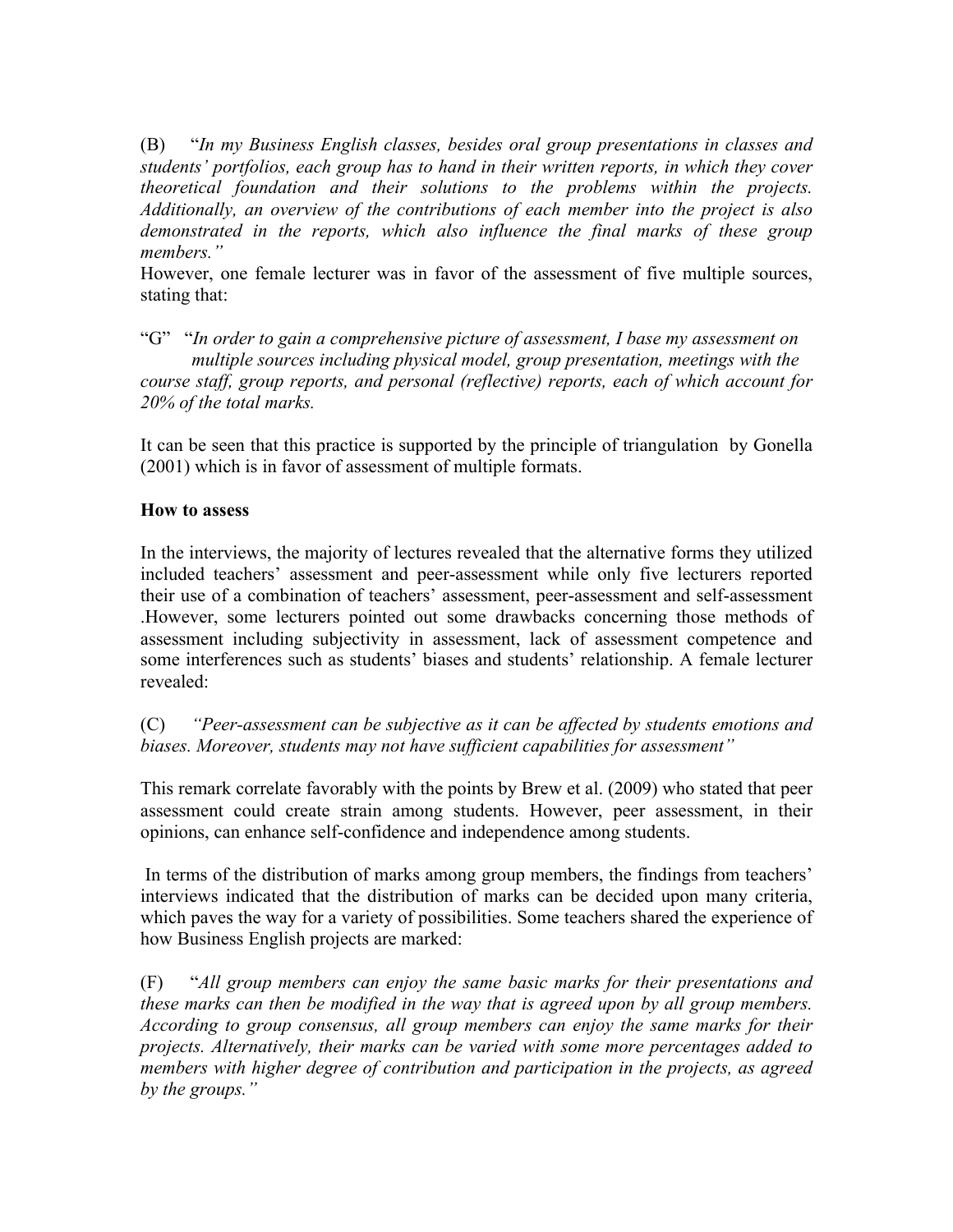All of interviewed lecturers supported the application of VALUE rubrics into the assessment. However, adaptions were recommended by lecturers for tailoring the rubrics including adding the criteria of "accuracy" to the dimensions because of the requirements of accuracy among third-year students of Business English. This finding is in line with students' positive evaluation of the application of VALUE rubrics in the assessment of BE group projects. One lecturer added:

"E" "*As our students are English-majored, there requires high degree of language competence. As a result, "accuracy" should be added to the dimensions owing to its utmost importance in students' academic world and future career"*

#### **When to assess**

Most of the lectures reported that they carry out on-going assessment by means of keeping track of the formation, the collaboration and the performance of the groups from the beginning to the end of the courses whereas three lectures supported that they only counted on the assessment at the end of the course. One female lecturer shared his idea that:

"K" "*Ongoing assessment can keep students motivated and committed to the requirements of Business English courses from the beginning to the end. Students can be required to submit minutes of group meetings so that teachers can keep track of the collaboration among group members during the implementation of their projects.*"

Regular assessment in project-based learning has been supported by Barron & Darling-Hammond, (2007) claiming that PBL is regarded most effective when regular opportunities for assessment are provided in addition to reflection and reminder of project benchmarks.

#### **How to consult students on assessment**

All lectures revealed that their teachers provided basic information about Business English projects at the beginning of the course. It is in this way that students can be highly aware of the assessment methods so that they can make thorough preparation for their Business English projects. This idea is consistent with the points by Ross and Rolheiser (2003) who emphasize the importance of transparent assessments, which means that students have to know what will be assessed and also how it will be carried out.

However, the lectures claimed that students don't have a say in how they will be assessed in their Business English projects. This could be justified by the fact that the forms of assessment are laid out in the teaching syllabus and any changes, therefore, must go through decision-making process of the faculty.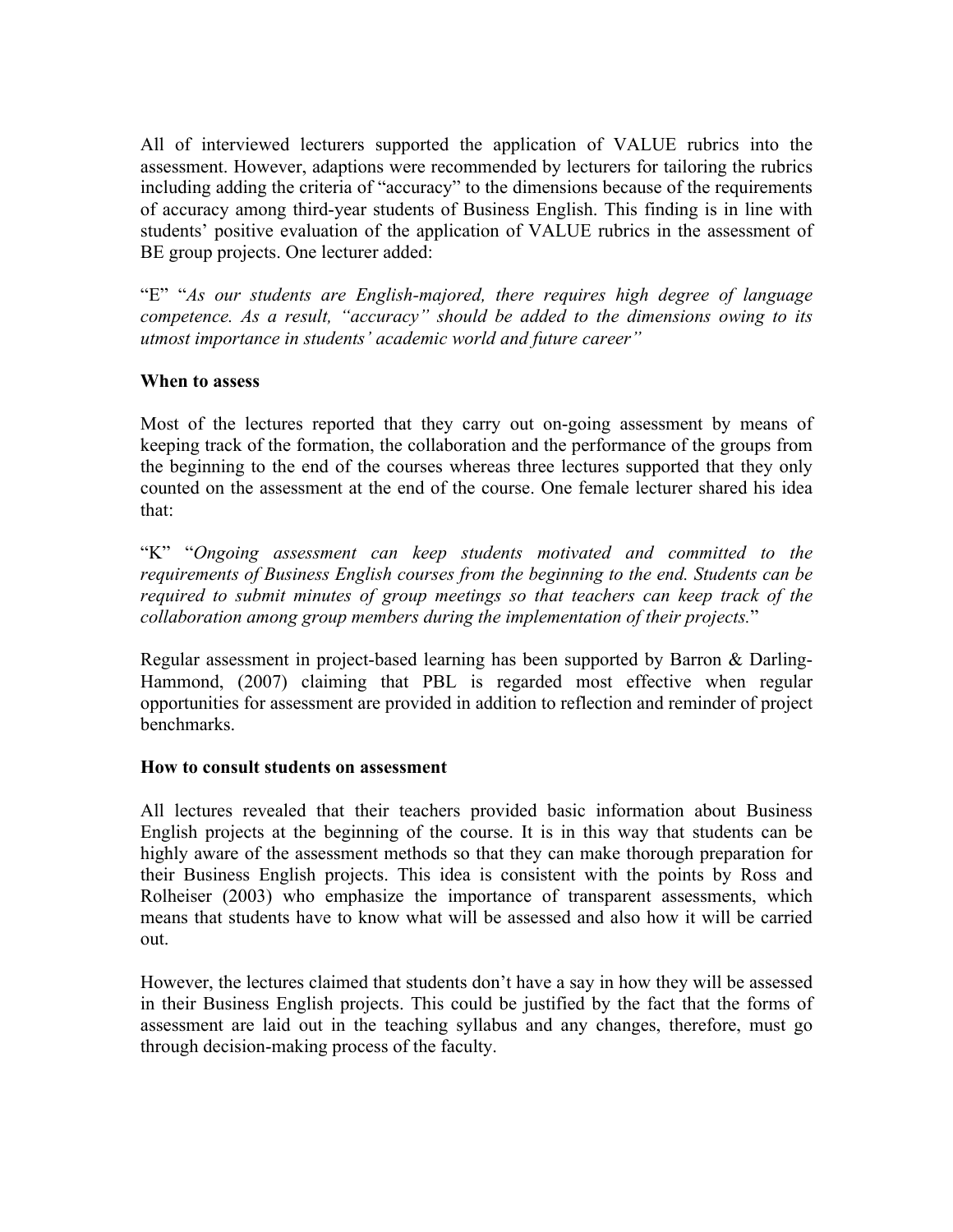#### **Recommendations for assessment**

It can be seen the findings of the interview of lecturers that they provided various responses on recommendations for assessment of Business English projects. Concerning students' consultation, two lecturers shared their ideas that technology can act as an effective tool in the assessment of Business English projects. One student commented:

"E" "*With the numerous social networking sites, we teachers can take advantage of Facebook or Twitter by making them into effective discussion boards through which teachers can provide a lot support and guidance on Business English projects. Simultaneously, students can share lots of ideas and thoughts about many Business English themes*."

In the interviews, three teachers made suggestions for the announcement of the constituent marks that make up their final marks for Business English projects or the percentages of these components, which can maintain the transparency within the assessment system. One female teacher showed her idea of using softwares in support of assessment:

"G" "*Teachers should be encouraged to utilize Microsoft Excel in calculating the constituents of the final marks, in which the functions can be based on the ratio of the constituent marks. It is in this way that the accuracy and the effectiveness of the calculations can be enhanced."*

#### **Conclusion and implications**

In conclusion, the findings offer an overall picture of students' and teachers' perceptions of assessment of group projects in BE courses. To be more specific, the results of the study reveal that teachers and students strongly advocate that there is a strong correlation between group project assessment, the learning content and real-life application with a level of transparency of assessments and their relevance to students' abilities and diversity.

However, lecturers responses indicated that they have little say in the assessment planning process. As a result, there exits many things to be fulfilled in this field such as involving students in the assessment decision-making process apart from enhancing authenticity of assessment tasks.

Each methods of assessment has its own advantages and disadvantages. Teachers are those who master these methods and can then utilize and combine them in the most flexible and effective ways. In other words, the choice of the assessment methods for Business English group projects should be modified depending on the teaching and learning contexts. Besides, rubrics in general can be an effective tool in the assessment of group projects and the recommended VALUE rubrics by AAC&U (2010) in particular proves to be applicable with positive feedback from lecturers and students in our study.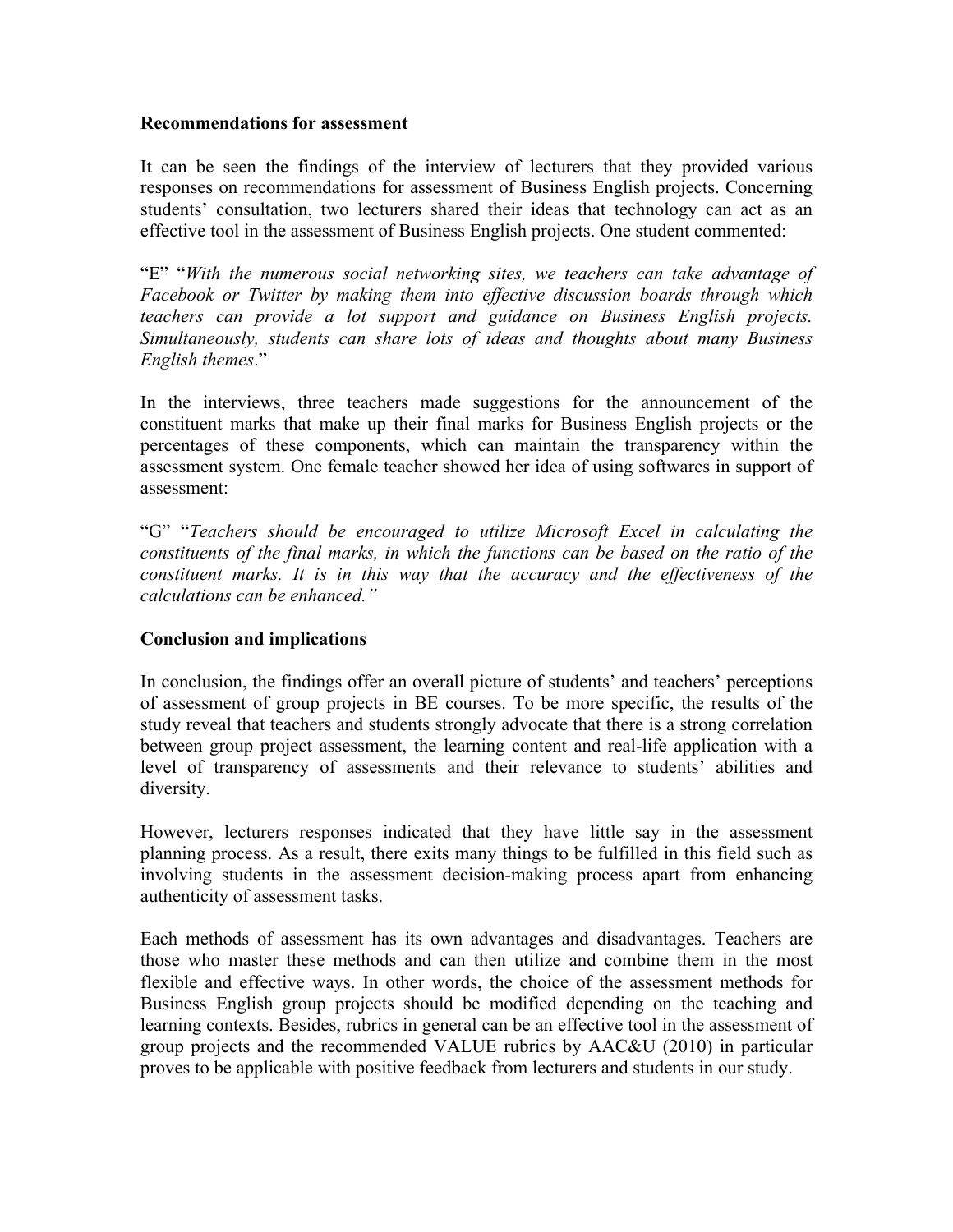Last but not least, our study findings show that PBL environment enables universities to help students develop skills and competencies in real-life "authentic situation" and to enable them to demonstrate a wide range of skills and knowledge with their projectbased learning. Above all, perceptions and valuable ideas from students and teachers in our study can equip teachers with effective tools for implementing group project assessment in Business English contexts.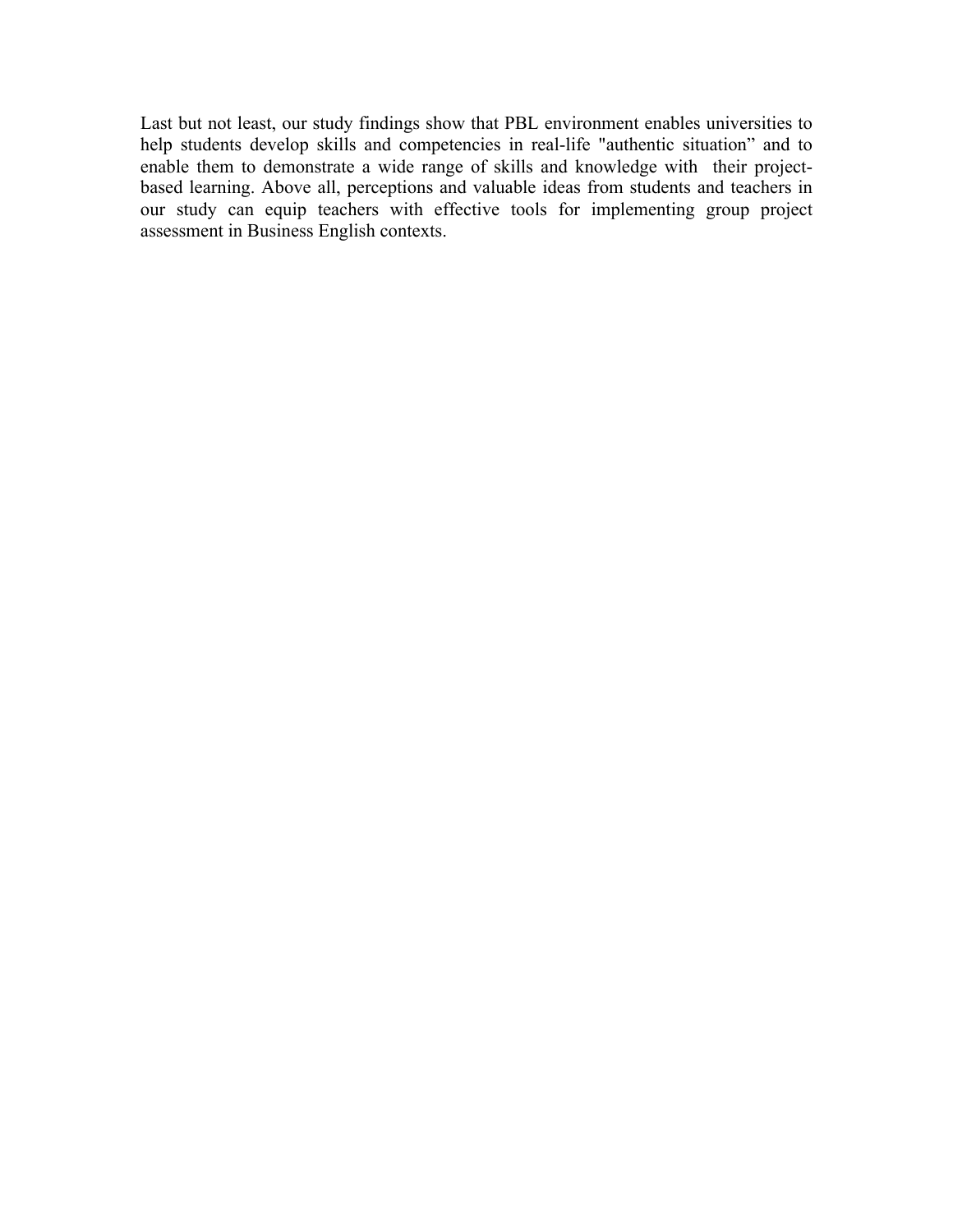#### **References**

AAC&U. Association of American Colleges and Universities (2010). *Valid Assessment of Learning in Undergraduate Education as part of Liberal Education and America's Promise (LEAP) initiative*. Retrieved June 23, 2017, from https://www.aacu.org/value.

Andrade, H.G. (2003). *Rubrics and self-assessment project*. Cambridge: MA: Project Zero at Harvard University.

Arter, J., & McTighe, J. (2000). *Scoring rubrics in the classroom: Using performance criteria for assessing and improving student performance*. Thousand Oaks, CA: Corwin Press, Inc.

Barak, M. & Doppelt, Y. (2000). Using Portfolios to Enhance Creative Thinking. *Journal of Technology Studies 26*(2), 16–24.

Barak, M. & Raz, E. (1998). Hot Air Balloons: Project Centered Study as a Bridge between Science and Technology Education. *Science Education 84*, 27–42.

Barron, B., & Darling-Hammond, L. (2007).*Teaching for meaningful learning: A review of research on inquiry-based and cooperative learning*. Retrieved from.http://www.edutopia.org/pdfs/edutopia-teaching-for-meaningful learning.pdf.

Bell, S. (2010). Project-based learning for the 21st century: Skills for the future*. Clearing House Journal, 83*(2), 39-43.

Black, P., Harrison, C., Lee, C., Marshall, B. and William, D. (2003) *Assessment for Learning: Putting it into Practice.* Buckingham: Open University Press.

Brookhart, S. M., & Bronowicz, D. L. (2003). I don't like writing: it makes my fingers hurt: Students talk about their classroom assessments. *Assessment in Education, 10*, 221- 242.

Brown, H.D. (2004). *Language and assessment: Principles and classroom practices*. San Francisco: Longman.

Brew, C., Riley, P. and Walta, C. (2009). Education students and their teachers: Comparing views on participative assessment practices. *Assessment & Evaluation in Higher Education, 34*, 641–657.

Buck Institute for Education. (2017). *Why project-based leaning? Dig into these PBL Resources.* Retrieved from BIE: http://bie.org/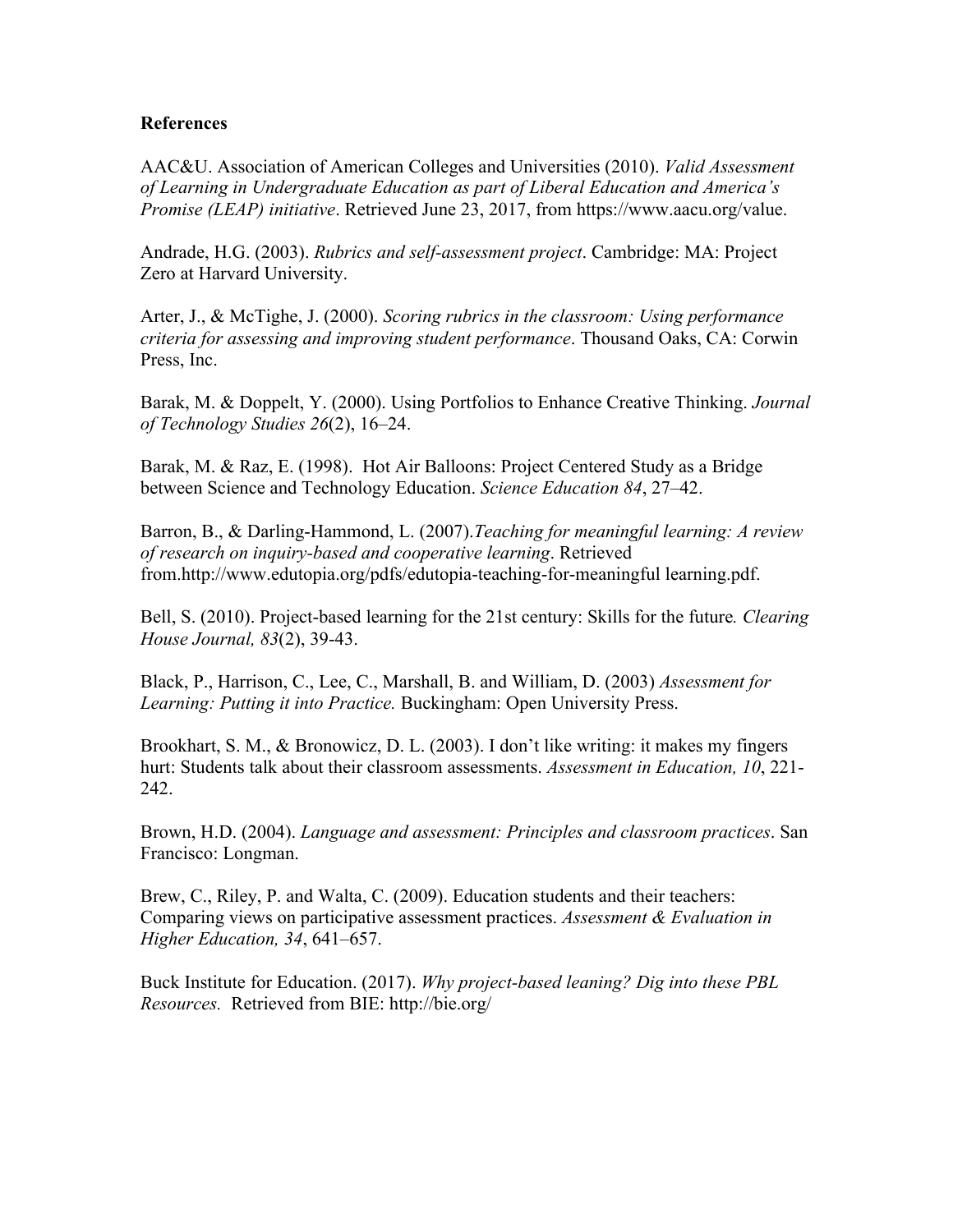Cavanagh, R., Waldrip, B., Romanoski, J., & Dorman, J. (2005). *Measuring student perceptions of classroom assessment*. Paper presented at the Annual Conference of the Australian Association for Research in Education, Sydney. Retrieved from http://www.aare.edu.au/05pap/cav05748.pdf

Debski, R. (2006). *Project-based language teaching with technology*. Sydney: NCELTR..

Dhindsa, H., Omar, K., & Waldrip, B. (2007). Upper Secondary Bruneian Science Students' Perceptions of Assessment. *International Journal of Science Education*, *29*(10), 1281-1280.

Forslund Frykedal, K. (2008). *Students' course of action in group-work. About levels of ambition and patterns of behavior in collaborative situations.* Doctoral thesis, Linköping University, Sweden.

Gillies, R. M. and Boyle, M. (2010). Teachers' reflections on cooperative learning: Issues of implementation. *Teaching and Teacher Education, 26*, 933–940.

Gonella, F. (2001) *Assessing Student Work with Project-Based Learning*. Available at: http://pblmm.k12.ca.us/PBLGuide/AssessPBL.html

Hammar Chiriac, E. & Granström, K. (2009). Prerequisites for meaningful group work— Students' experiences of co-operation. In S. Jern & J. Näslund (Eds.), *Dynamics within and outside the lab: Proceedings from the 6th Nordic Conference on Group and Social Psychology, Lund University, May, 2008*. Linköping: Linköping University.

Johnson, D. W. and Johnson, R. T. (2004). *Assessing Students in Groups: Promoting Group Responsibility and Individual Accountability*. Thousand Oaks: SAGE.

McDonald, B. (2008). Assessment for learning in project-based learning. *International Journal of Learning, 14*(10), 15-27.

McMillan, J. A. (2000). Fundamental assessment principles for teachers and school administrations*. Practical Assessment, Research & Evaluation, 7* (8).

Phillip, C. (2002). Clear expectations: Rubrics and scoring guides. *Knowledge Quest (November/December)*, 26-27.

Postholm, M. B. (2008) Group work as a learning situation: A qualitative study in a university classroom. *Teachers and Teaching: Theory and Practice*, 2, 143–155.

Ross, J. A. and Releaser, C. (2003) Student assessment practice in co-operative learning, in R. M Gillis and A. F. Ashman (Eds), *Co-operative Learning: The Social and Intellectual Outcomes of Learning in Groups* (pp. 119–135). London: RoutledgeFalmer.